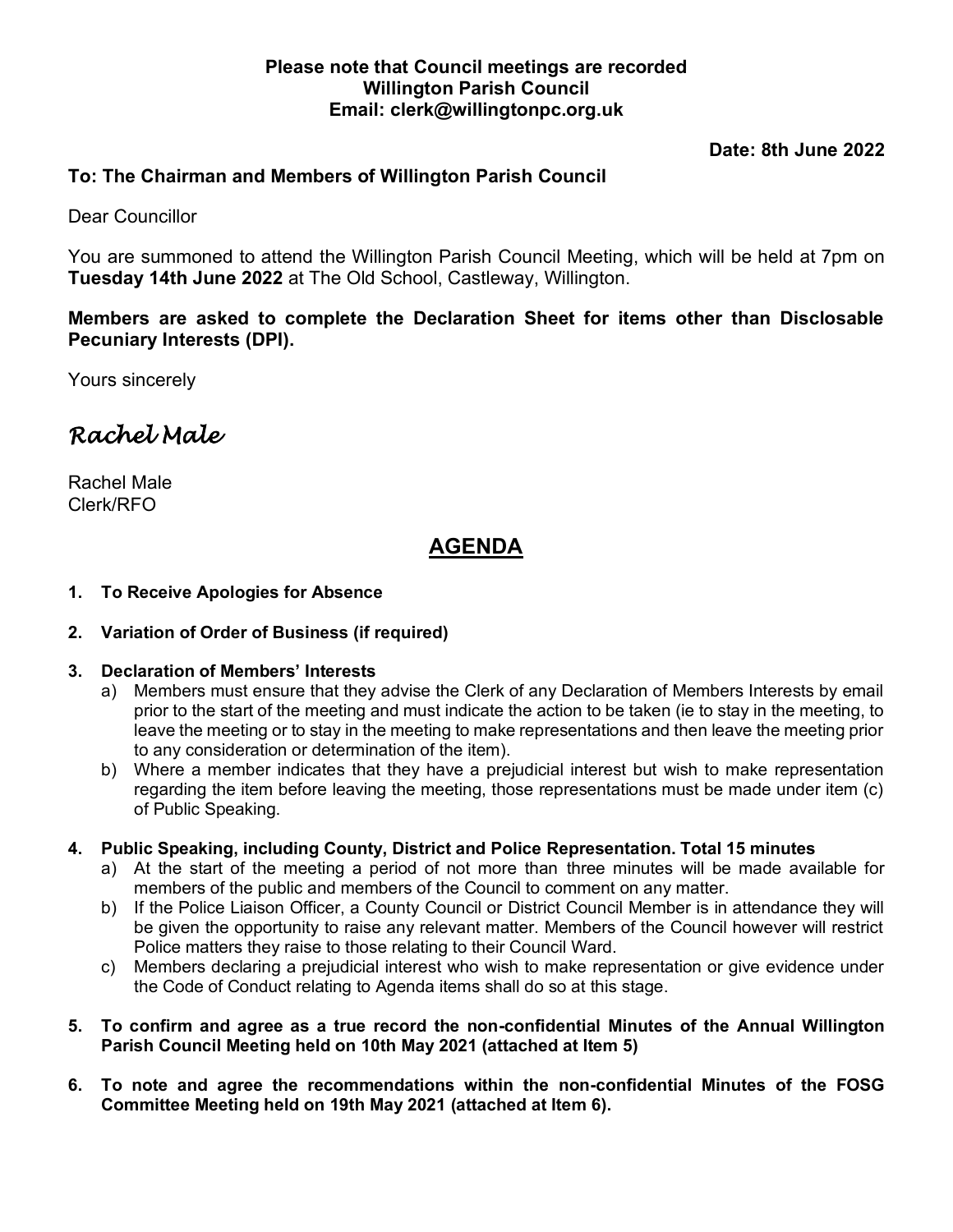- **7. To note and agree the recommendations within the non-confidential Minutes of the RAC Committee Meeting held on 23rd May 2021 (attached at Item 7)**
- **8. To consider a resolution to close the meeting for public participation under the Public Bodies (admission to meetings) Act 1960.**

*"In view of the confidential nature of item….. to consider a resolution to exclude the press and public from the meeting in accordance with the Public Bodies (Admission to Meetings) Act 1960, S1, in order to discuss the item"*

**9. Finance – Income and payments to 14th June 2022 (attached at Item 9)** To approve the income and payments to 14th June 2022. An update may be provided at the Meeting. Please note that all invoices are available for inspection. Please contact the Clerk if you have any questions prior to the Meeting.

#### **10. To confirm and agree the updated accounts to month ending 31st May 2022 (attached at Item 10)**

- **11. To approve and note the Internal Audit Report 2021/22 (attached at Item 11)**
- **12. Annual Governance and Accountability Return 2021/2022 (attached at item 12)** (a) to approve the Annual Governance Statement (b) to approve the summary accounting statements

#### **13. Clerk's Report (attached at Item 13)**

#### **14. Website**

To consider and agree changing provider and quotes received.

**15. Public Rights of Way Maintenance Agreement 2022/2023 (attached at item 15)** To consider and agree if the Council wishes to participate in the scheme.

#### **16. Jubilee Weekend Events Report**

To receive a verbal report on the outcome of the Jubilee Platinum Events held over the weekend.

#### **17. Village Speeding**

To include:

- a) Derbyshire Speed Indicator Devices Trial To consider applying for the above trial.
- b) Community Speed Watch Group To consider the purchase of speed watch equipment once a Group has been established.

#### **18. Twyford Road proposed community hall and changing rooms – Verbal Update**

To receive a verbal update on the latest information including applying for S106 monies from South Derbyshire District Council.

#### **19. Planning Applications (attached at item 19)**

*Any applications received after publication of the agenda will be advised at the meeting.*

**a) Ivy Close – erection of 24 Houses**

DMPA/2020/1055 - Outline application (matters sought now for approval are access, appearance, layout and scale with landscape reserved for later consideration) for the erection of 24no. dwellings (7 no. 1-bed, 14 no. 2-bed, and 3 no. 3 bed) along with replacement garages, associated access, parking and landscaping on Land SK2829 0730, off Ivy Close, Willington, Derby